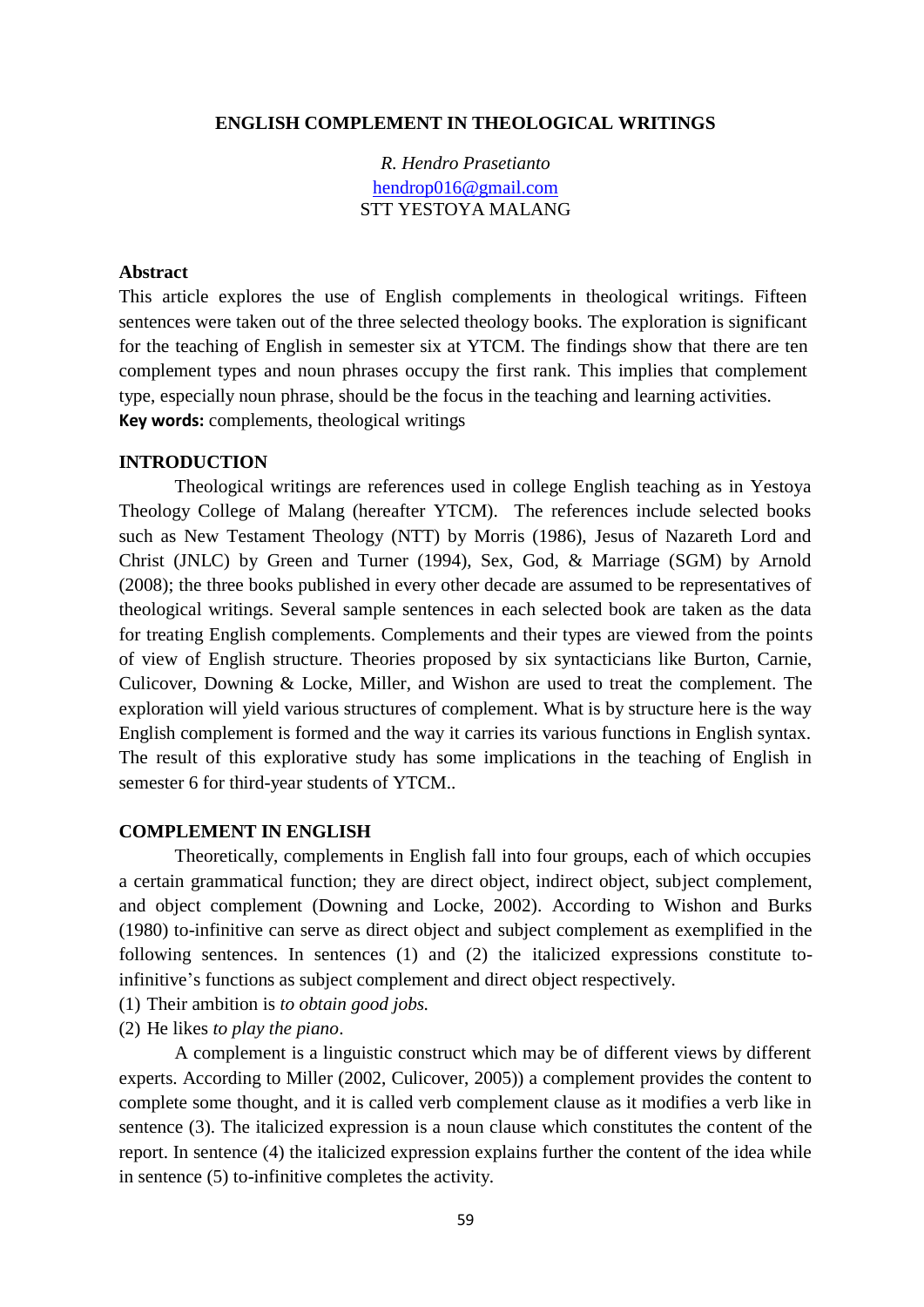- (3) A motorist has reported *that the road is blocked by snow at Soutra Hill*.
- (4) We like the idea *that the city centre will be pedestrianized*.
- (5) Nancy told Ben *to run the race*.

Unlike Miller and Culicover, Carnie (2008) and Burton (1997) describe a complement as a sister relationship with a head, for instance, '*the book*'. *Of poem* in sentence (6) is the content of the noun phrase *the book*. The same thing is applied to the italicized expression in sentence (7). Both *of poem* and *of groceries* constitute some sister relationship with *the book* and *the bag* respectively. In this case, a complement is a prepositional phrase, not a clause lke in sentence (8).

- (6) The book *of poem*
- (7) The bag with a plastic handle *of groceries*.

*A stream* is the functional relation of complementation as it completes the information of *beside*; it is not the functional relation of modification. The functional relation of complementation is equal to sister relationship.

# (8) Beside *a stream*

In more details Downing and Locke (2002) illustrate the structure of complement in table 1 below. In the table they classify complements into two groups, namely, lexical complement and clausal complement. The former functions as direct object, subject complement, object complement, and adverb or predicator complement. The latter consists of two subdivisions, namely, finite *that/wh* clause and nonfinite *ing* and *to-infinitive* clause. Either that-clause or nonfinite clause serve as direct objects.

In the structure of  $SPC<sub>s</sub>$  S means subject, P means predicator (or verb),  $C<sub>s</sub>$  means subject complement. *Susan is unhappy* exemplifies such a structure. *Tom made Susan angry* exemplifies the structure of  $SPO_dC_o$  where  $O_d$  means direct object and  $C_o$  means object complement. *Unhappy* and *angry* are both lexical categories.

Ask someone the way represents the structure of  $SPO_dC_p$  where  $C_p$  means predicator complement. Predicator complement is a complement that completes the (direct) object or completes the verb. *He crept into the cave* represents the structure of SPC<sub>p</sub> where *into the cave* completes or modifies the predicator *crept*. The adverb of place or prepositional phrase of location *into the cave* indicaates the direction of *crept*. It answers the question of which direction: *to which direction* or simply *where he crept*. The way and into the cave are predicator complements, and they are noun phrase and prepositional phrase respectively.

# **Table 1. The Structure of Complement as Lexical and Phrasal Category**

| Type    | Complement                                  | Example                                         | Structure                       |
|---------|---------------------------------------------|-------------------------------------------------|---------------------------------|
|         |                                             |                                                 |                                 |
| Copular | One Complement                              | Susan is unhappy                                | SPC <sub>s</sub>                |
| Complex | One Object $+$<br>Transitive One Complement | Tom made Susan angry                            | SPO <sub>d</sub> C <sub>o</sub> |
|         | One Complement                              | Ditransitive One Object $+$ Ask someone the way | $SPO_dC_n$                      |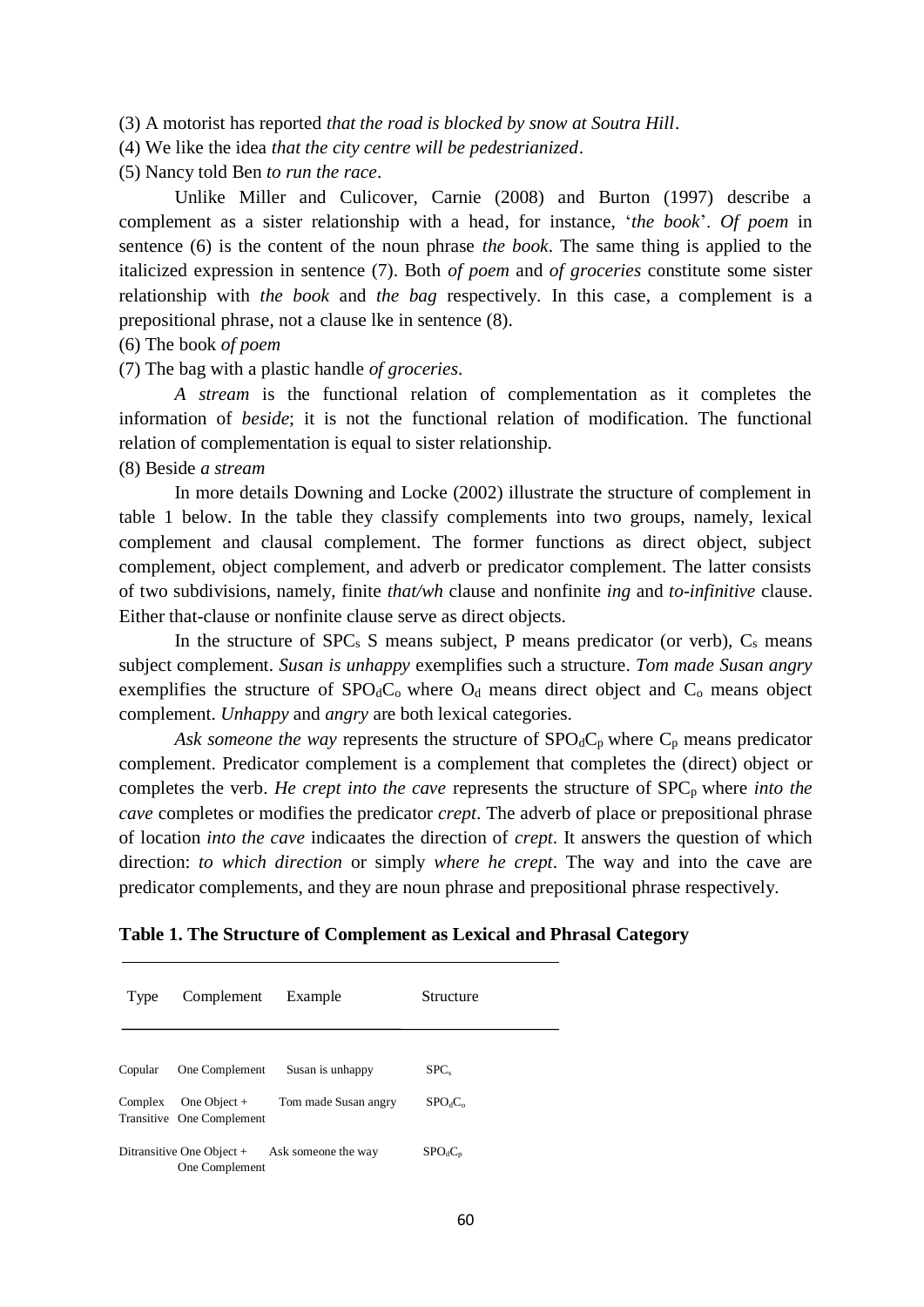Unlike table 1 which describes complements as lexical and phrasal categories, table 2 shows another type of complements, namely, clausal category. Culicover (2005) agrees with Downing and Locke (2002) in the case that clausal category falls into two groups – *finite that/wh clause* and *nonfinite ing/to-inf clause*.

*He believes that he's right* and *He asked what I meant* represent the structure of SPOd where the direct object takes the form of *that-clause* and *wh-clause* respectively, but the direct object belongs to noun clause. *He doesn't enjoy driving* and *He wants to study* exemplify the gerundive structure and the infinitive structure. Both function as the direct objects; *drivin*g is the object of *enjoy* while *to study* is the object of wants.

## **Table 2. The Structure of Complement as Clausal Category**

| Type | Complement                                                                   | Example                                                      | Structure        |                  |
|------|------------------------------------------------------------------------------|--------------------------------------------------------------|------------------|------------------|
|      | (finite that-clause)                                                         | Monotransitive One (Noun) Clause He believes that he's right |                  | SPO <sub>d</sub> |
|      | Monotransitive One (Noun) Clause He asked what I meant<br>(finite wh-clause) |                                                              | SPO <sub>d</sub> |                  |
|      |                                                                              | Monotransitive One Clause (Gerund) He doesn't enjoy driving  | $\rm SPO_{d}$    |                  |
|      | Monotransitive One Clause (Infinit.) He wants to study                       |                                                              | SPO.             |                  |
|      |                                                                              |                                                              |                  |                  |

Downing and Locke (2002) further explain that a complement functioning as object complement takes various forms as exemplified in the following sentences.

- (9) Hold your hands *steady*.
- (10) He left me *stunned*.
- (11) He left it *to dry*.
- (12) He called her *an angel*.
- (13) I prefer it *with water*.
- (14) He made the team *what it is today*.
- (15) She saw them *enter the shop*.

The italicized expressions represent types of complement. Sentences (9) to (11) contain complements as lexical categories; the complements take the forms of adjective, past participle or the third form of the verb and to-infinitive. Sentences (12) and (13) contain complements as phrasal categories, that is, *an angel* and *with water*. *An angel* is a noun phrase and *with water* is a prepositional phrase. Sentences (14) and (15) represent complements as clausal category like *what it is today* as noun clause and *enter the shop* as infinitival clause (Culicover, 2005) where the subject *they* is covered in *them*.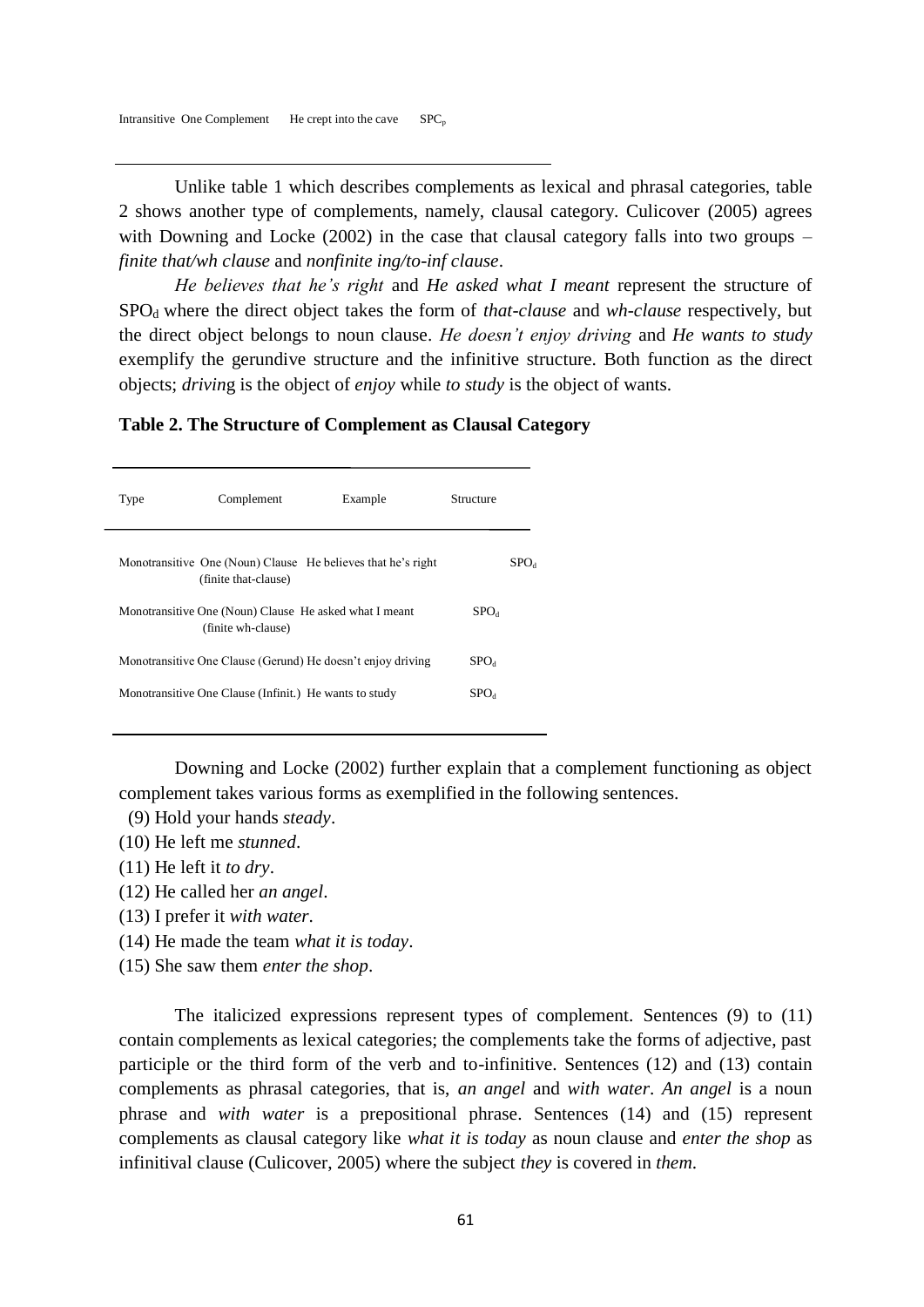What is interesting in the case of complement is that English complement is of various types. As a lexical category, a complement functions as direct object, subject complement, object complement, and adverb. As a phrasal category a complement functions as noun phrase and prepositional phrase. As a clausal complement, a complement functions as direct object.

# **EXPLORATION METHOD OF COMPLEMENTS**

This section deals with the ways of exploring the English complements used in the three selected books. They are presentation of the data and analysis of the data obtained. In the first step I presented the data taken from the fifteen sentences quoted from the three books, while marking the complements in italic. In the next step I analyzed the italicized expressions which had been inserted in table 3. The result of the exploration is illustrated in tables 4 and 5. Under each table I discussed the findings.

# **PRESENTATION OF THE DATA**

The data were fifteen sentences quoted from three theology books. The fifteen sentences were randomly selected. For the ease of treatment several codes are used to refer to the data sources. SGM means Sex, God, and Marriage, JNLC means Jesus of Nazareth Lord and Christ, NTT means New Testament Theology.

| <b>Sentences</b>                                               | Source                                                                                                                                                                                                                                                                                                                                                                                                                                      |
|----------------------------------------------------------------|---------------------------------------------------------------------------------------------------------------------------------------------------------------------------------------------------------------------------------------------------------------------------------------------------------------------------------------------------------------------------------------------------------------------------------------------|
| No one can disregard God's purpose                             | SGM, p.                                                                                                                                                                                                                                                                                                                                                                                                                                     |
| without<br>uffering deep inner need.                           |                                                                                                                                                                                                                                                                                                                                                                                                                                             |
| Immediately, evil came into God's creation and tried           | SGM, p.21                                                                                                                                                                                                                                                                                                                                                                                                                                   |
| In the Sermon on the Mount we can see how seriously SGM, p. 45 |                                                                                                                                                                                                                                                                                                                                                                                                                                             |
| Jesus says that we cannot serve two masters.                   | SGM, p. 97.                                                                                                                                                                                                                                                                                                                                                                                                                                 |
| abortion is murder.                                            | SGM, p. 138                                                                                                                                                                                                                                                                                                                                                                                                                                 |
| cannot be plagued by the spirit of Beliar                      |                                                                                                                                                                                                                                                                                                                                                                                                                                             |
| The movement started by Jesus saw                              |                                                                                                                                                                                                                                                                                                                                                                                                                                             |
| as an entirely nature venture.                                 | JNLC, p. 41                                                                                                                                                                                                                                                                                                                                                                                                                                 |
| The gospels tell us that people saw John                       |                                                                                                                                                                                                                                                                                                                                                                                                                                             |
| Our hypothesis is that the actual                              | JNLC, p. 95                                                                                                                                                                                                                                                                                                                                                                                                                                 |
| a capital violation of blasphemy here,                         | JNLC, p. 190                                                                                                                                                                                                                                                                                                                                                                                                                                |
|                                                                |                                                                                                                                                                                                                                                                                                                                                                                                                                             |
| our subject is therefore at the heart of much                  |                                                                                                                                                                                                                                                                                                                                                                                                                                             |
|                                                                | JNLC, p. 281                                                                                                                                                                                                                                                                                                                                                                                                                                |
| The thought that salvation is by grace                         |                                                                                                                                                                                                                                                                                                                                                                                                                                             |
| is the grace of God.                                           | NTT, p. 35                                                                                                                                                                                                                                                                                                                                                                                                                                  |
|                                                                | for his creation or for himself<br>to destroy it completely.<br>Jesus takes the daily fight for purity.<br>I know it is unpopular to say that<br>For the person who fears God and loves his neighbor<br>the Gentile mission<br>as a prophet.<br>naming of God was not necessary for<br>Interpreted in the broadest possible terms,<br>contemporary debate about NT<br>runs through the NT, and this grace<br>We face a problem when we turn |

## **Table 3. Data to be Analyzed**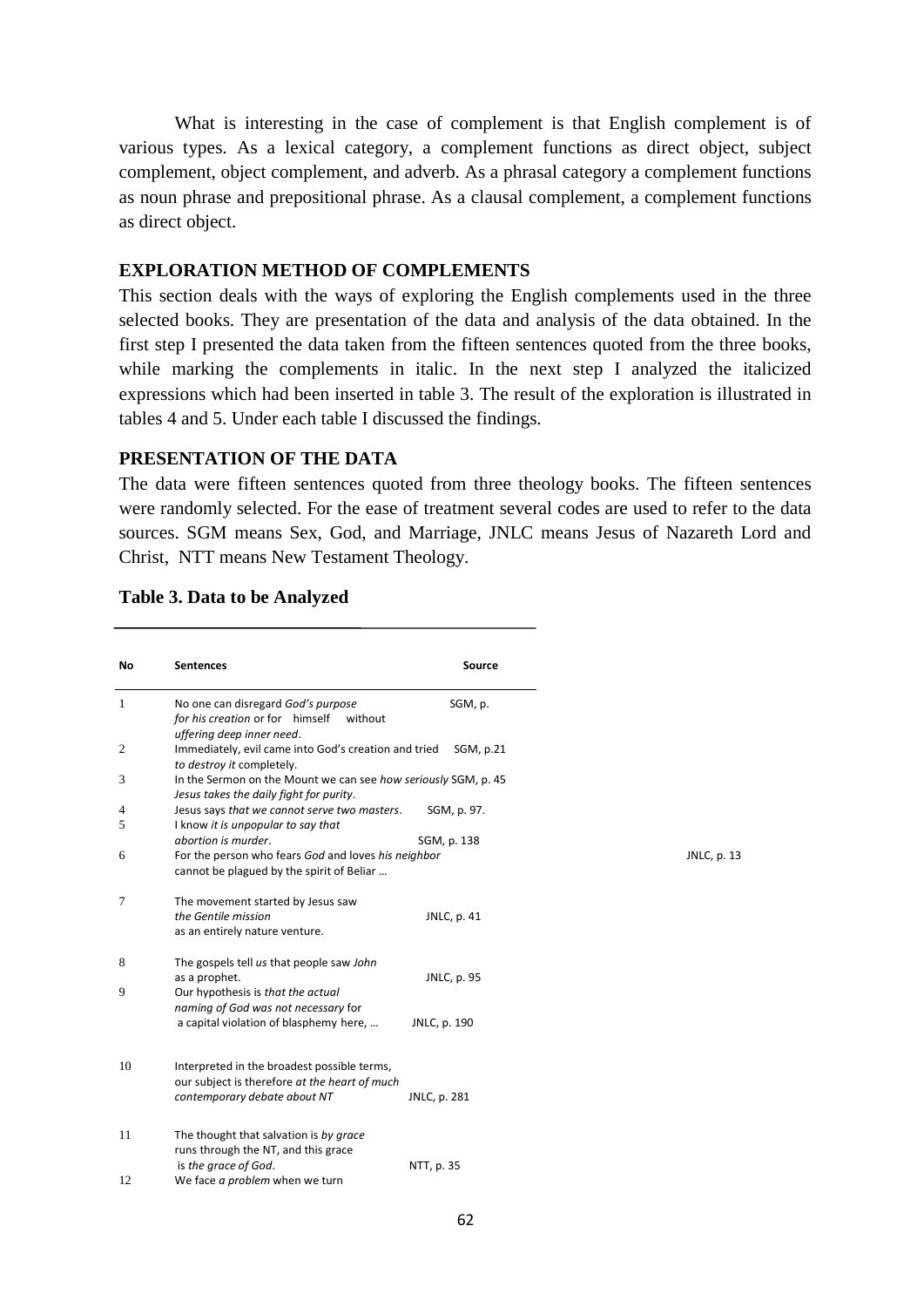| 13 | to the Gospels.<br>And it shows us that as the Christ Jesus<br>looked forward to a significant future | NTT, p. 91  |
|----|-------------------------------------------------------------------------------------------------------|-------------|
|    | for his followers.                                                                                    | NTT, p. 125 |
| 14 | The Christian attitude was revolutionary.                                                             | NTT, p. 201 |
| 15 | John the Baptist was one who knew<br>the light for what it was.                                       | NTT, p. 281 |

# **ANALYSIS OF THE DATA**

Based upon the data obtained (see table 3), I classified English complements into several groups (see table 4). Table 4 shows the types of complement in each source. Based on table 4, I tallied the types of complement appearing in sentences. Table 5 shows types of complements and the frequency of occurrence.

**Table 4. Complement Types**

| No             | Complement                                                                              | <b>Type</b>                                                        | Source                     |                     |             |       |
|----------------|-----------------------------------------------------------------------------------------|--------------------------------------------------------------------|----------------------------|---------------------|-------------|-------|
| $\mathbf{1}$   | God's purpose for his creation noun phrase                                              |                                                                    | SGM, p. 7                  |                     |             |       |
|                | deep inner need                                                                         | noun phrase                                                        | SGM, p. 7                  |                     |             |       |
|                | the daily fight for purity.<br>SGM, p. 97                                               | noun phrase                                                        | SGM, p. 45                 | two masters         | noun phrase |       |
|                | his neighbor<br>p. 41                                                                   | noun phrase                                                        | JNLC, p. 13                | the Gentile mission | noun phrase | JNLC, |
|                | a problem                                                                               | noun phrase                                                        | NTT, p. 91                 |                     |             |       |
|                | a significant future                                                                    | noun phrase                                                        | NTT, p. 125                |                     |             |       |
|                | the light                                                                               | noun phrase                                                        | NTT, p. 281                |                     |             |       |
| 2              | it                                                                                      | pronoun                                                            | SGM, p. 21                 |                     |             |       |
| 3              | to destroy                                                                              | to-infinitive                                                      | SGM, p. 21                 |                     |             |       |
| 4              | how seriously<br>Jesus takes                                                            | noun clause                                                        | SGM, p. 45                 |                     |             |       |
|                | the daily fight for purity.                                                             |                                                                    |                            |                     |             |       |
|                | that we cannot serve two masters.<br>it is unpopular to say that abortion is<br>murder. | noun clause<br>noun cause                                          | SGM, p. 97.<br>SGM, p. 138 |                     |             |       |
|                | a significant future for his followers                                                  | that as the Christ Jesus looked forward to noun clause NTT, p. 125 |                            |                     |             |       |
| 5              | God                                                                                     | noun                                                               | JNLC, p. 13                |                     |             |       |
| 6              | John                                                                                    | proper name                                                        | JNLC, p. 95                |                     |             |       |
| $\overline{7}$ | us                                                                                      | pronoun                                                            | JNLC, p. 95                |                     |             |       |
|                | us                                                                                      | pronoun                                                            | NTT, p. 125                |                     |             |       |
| 8              |                                                                                         | that the actual naming of God was not noun clause                  | JNLC, p. 190               |                     |             |       |
|                | necessary                                                                               |                                                                    |                            |                     |             |       |
| 9              | necessary                                                                               | adjective                                                          | JNLC, p. 190               | revolutionary       | adjective   |       |
|                | NTT, p. 201                                                                             |                                                                    |                            |                     |             |       |
| 10             | the grace of God                                                                        | noun phrase                                                        | NTT, p. 35                 |                     |             |       |
| 11             | at the heart of much                                                                    |                                                                    |                            |                     |             |       |
|                | Contemporary                                                                            | prepositional phrase                                               | JNLC, p. 281               |                     |             |       |
|                | by grace                                                                                | prepositional phrase                                               | NTT, p. 35                 |                     |             |       |
| 12             | one                                                                                     | substitute word                                                    | NTT, p. 281                |                     |             |       |
| 13             | what                                                                                    | wh-word                                                            | NTT, p. 281                |                     |             |       |

From table 4 I found that noun, noun phrase, noun clause, pronoun, proper name, and toinfinitive appear in the fifteen sentences, and they serve as direct objects. Besides, pronoun also appears as indirect object. Next, subject complements are occupied by noun phrase, noun clause, prepositional phrase, adjective, substitute word, and wh-word.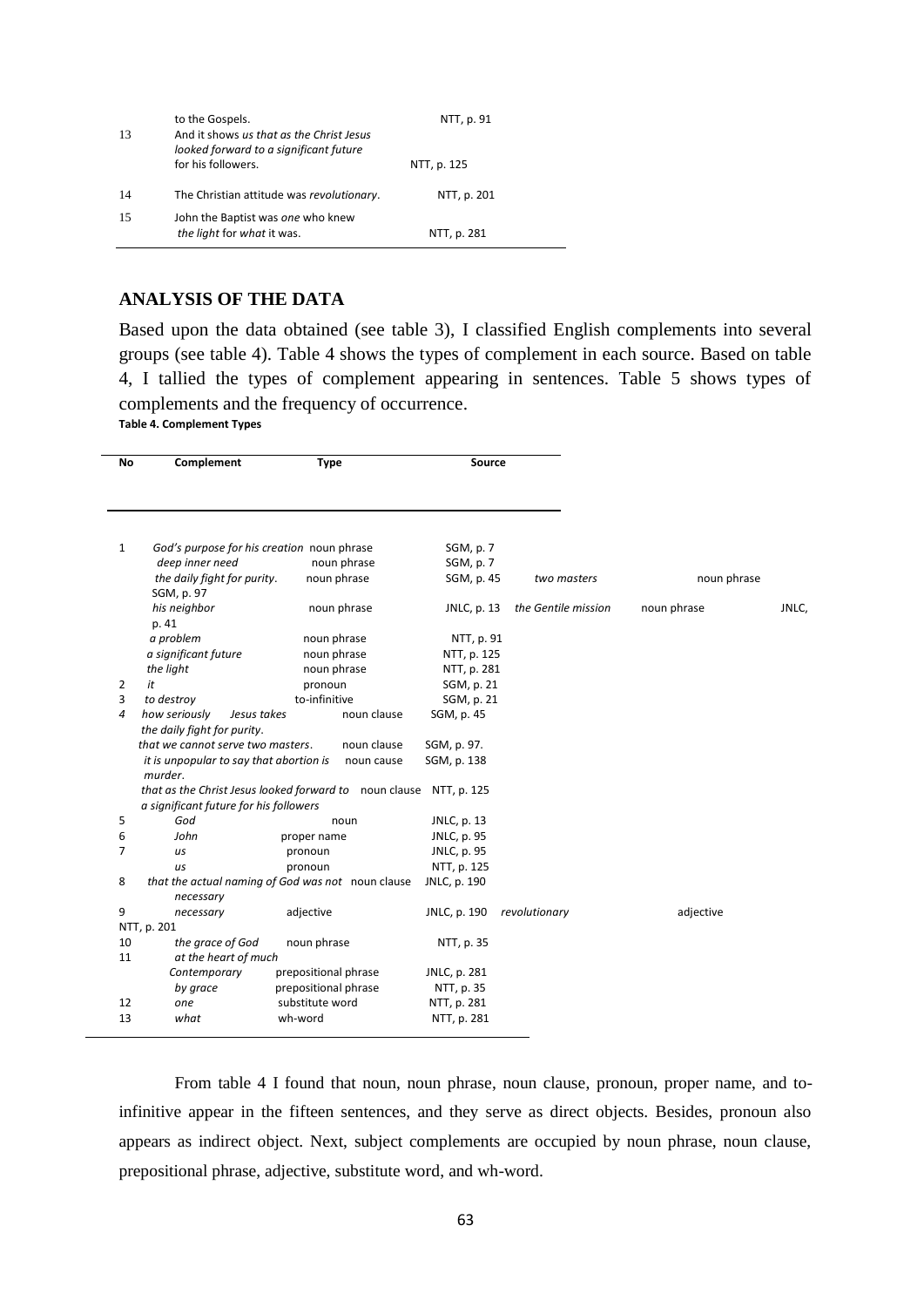#### **Table 5. Frequency of Occurrence**

| No             | <b>Complement Type</b>      | <b>Frequency of Occurrence</b> |  |  |
|----------------|-----------------------------|--------------------------------|--|--|
|                | Pronoun                     |                                |  |  |
| $\overline{2}$ | Single Noun                 | 1                              |  |  |
| 3              | Noun Phrase                 | 10                             |  |  |
| 4              | Noun Clause                 | 5                              |  |  |
| 5              | Adjective                   | 3                              |  |  |
| 6              | To-Infinitive               |                                |  |  |
| 7              | <b>Prepositional Phrase</b> | 2                              |  |  |
| 8              | Substitute Word             |                                |  |  |
| 9              | Wh-Word                     | 1                              |  |  |
| 10             | Proper name                 | 1                              |  |  |
|                |                             |                                |  |  |
|                | Total                       | 28                             |  |  |

Table 5 shows that noun phrase is mostly used as a complement type in the three books. However, this structure is of two different functions, namely, direct object and subject complement as exemplified in table 3. Sentences (1) and (11), for example, represent the use of noun phrase as direct object and subject complement. Next, noun clause is used five times, functioning as direct object and subject complement as exemplified in sentences (3) and (9) in table 3. Pronoun is used thrice and it serves as direct and indirect objects as manifested in sentences (2) and (13) in table 3. Adjectives, on the other hand, are used thrice but they serve as subjective complements like in sentences (5) and (14) in table 3.

Prepositional phrases can also be used as complements, that is, subject complements, in sentences (10) and (11) in table 3. The rest like single noun, to infinitive, substitute word, wh-word, and proper name are used only once respectively but they serve different functions, namely, as direct objects as exemplified in sentences (2), (6), and (8), and subject complement as exemplified in sentence (15) in table 3.

#### **CONCLUSION**

Based upon the result of the exploration of complement types, I come to a conclusion that noun phrase is of the utmost rank in complement type. The noun phrase in the three books serves as direct object and subject complement. No object complement appears in the fifteen sentences. Clausal categories like *that-clause* also occur in sentence like I know *it is unpopular to say that abortion is murder* (SGM, p. 138). Next, clausal category like *whatclause* as noun clause and *to-infinitive* as infinitival clause do not appear in the fifteen sentences in the selected three books.

## **IMPLICATION IN TEACHING**

As stated in the introduction section the three theological books published in different years contain several complements and their types as figured in tables 4 and 5. These complements are analyzed in line with the six syntacticians like Burton, Carnie, Culicover, Downing & Locke, Miller, and Wishon. The result of the explorative study has some implications in the teaching and learning acticities. These complements and their types in the fifteen sentences can constitute the learning material in the teaching of English in